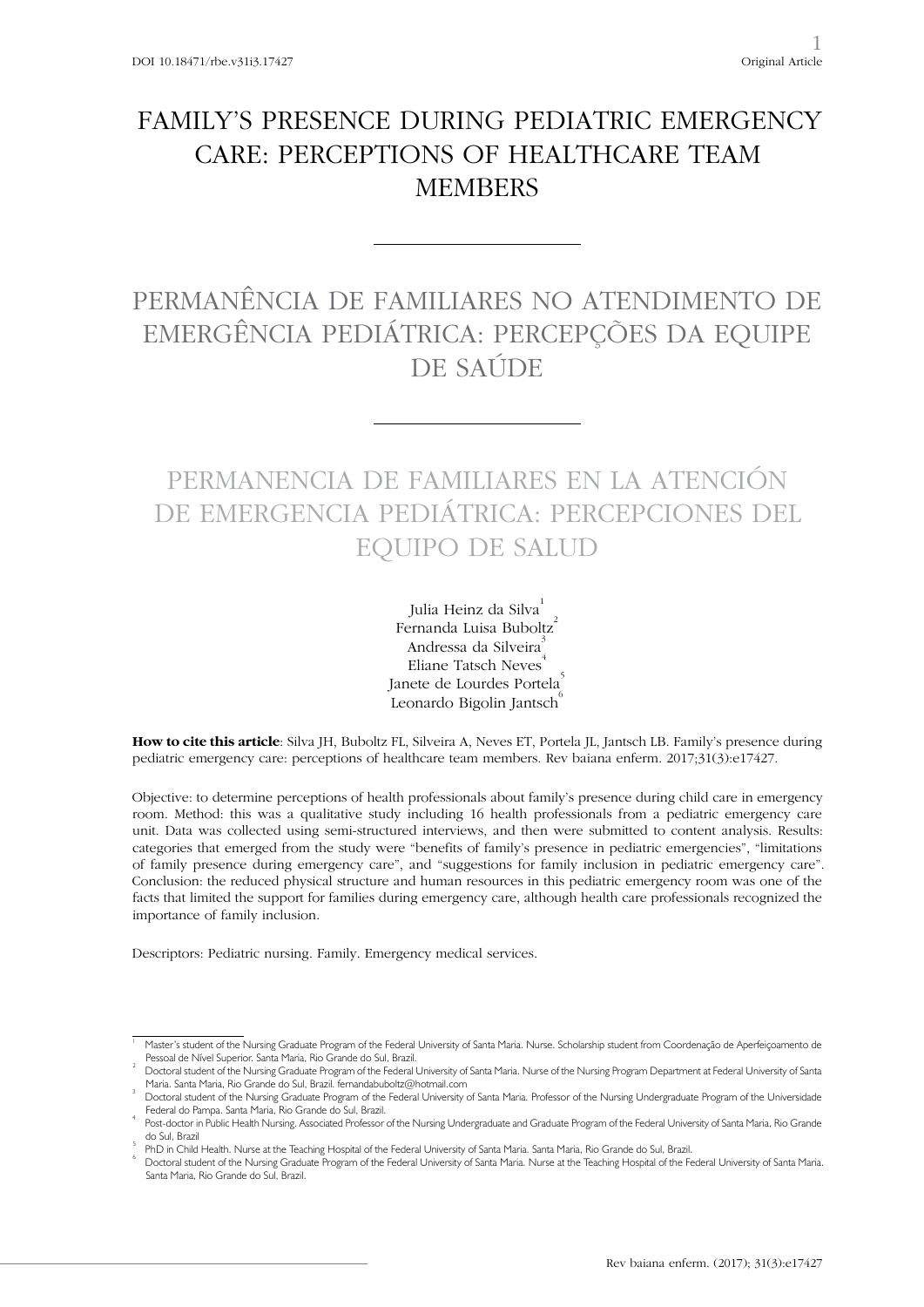*Objetivo: conhecer a percepção da equipe de saúde sobre a permanência de familiares durante o atendimento à criança em situação de emergência. Método: pesquisa qualitativa que utilizou, para a coleta de dados, a entrevista semiestruturada com 16 integrantes da equipe de saúde de um pronto-socorro pediátrico. Os dados foram submetidos à análise de conteúdo temática. Resultados: emergiram as categorias benefícios da presença do familiar em situações de emergência pediátrica, limitações da presença do familiar durante o atendimento de emergência e sugestões para a inserção do familiar no atendimento de emergência pediátrica. Conclusão: a reduzida estrutura física e de recursos humanos do pronto socorro pediátrico foi um fator que dificultou o acolhimento dos familiares durante o atendimento de emergência, mas os profissionais da equipe de saúde reconheceram a importância da inclusão da família.*

#### *Descritores: Enfermagem pediátrica. Família. Serviços médicos de emergência.*

*Objetivo: conocer la percepción del equipo de salud sobre la permanencia de familiares durante la atención al niño en situación de emergencia. Método: investigación cualitativa que ha utilizado, para la recolección de datos, la entrevista semiestructurada con 16 integrantes del equipo de salud de un servicio de urgencias pediátrico. Los datos han sido sometidos al análisis de contenido temático. Resultados: han emergido las categorías beneficios de la presencia de los familiares en situaciones de emergencia pediátrica, limitaciones de la presencia de los familiares durante la atención de emergencia y sugerencias para la inserción de los familiares en la atención de emergencia pediátrica. Conclusión: la reducida estructura física y de recursos humanos del servicio de urgencias pediátrico ha sido un factor de dificultad para la acogida de los familiares durante la atención de emergencia, pero los profesionales del equipo de salud han reconocido la importancia de la inclusión de la familia.*

*Descriptores: Enfermería pediátrica. Familia. Servicios médicos de urgencia.*

### **Introduction**

Humanization in health care, which is regulated since 2003 by the National Humanization Policy (NHP), constitutes a need for care delivery considering that it places participants as protagonists and responsible for their care. This policy shows the current and growing need of family-centered health care that is the major premise of humanization in health care (1) .

In pediatric context, the concept of humanization in health care is closely correlated with family care, and it compromises all members of health team for considering the binomial child/ family. The family inclusion in care settings, and its actions as protagonists and co-responsible in this process, comprises a way for soften hostility of the hospital, and help child to adapt in such environment $^{(2-3)}$ .

For this reason, family's presence in the hospitalization period of a child is paramount for offering support during healthcare, which is a right since 1991, after implementation of Statute of the Child and Adolescent (Estatuto da Criança e Adolescente – ECA) in Brazil $^{(4)}$ . The positive effect of this condition is seen in

pediatric inpatient units when parents remain with the child helping with care, nutrition, and hygiene. However, the family's presence entails great challenges for health professionals because Brazil's legislation does not have precise definitions on this regard.

Health professional's opinion is still controversial regarding this issue. Some professionals believe that family's presence should not be allowed during emergency care because they can influence negatively the performance of the health care team members, whereas other professionals highlight the importance of family's presence during emergency because of the emotional support they provide, which is fundamental to the child recovery  $^{(5-8)}$ .

To health care teams to understand humanization in a complex care environment means to embrace the dynamic of the organization that promotes human and professional relationships/interactions. In addition, such understanding is correlated with recognize humans as complex and singular beings who can reorganize themselves depending on the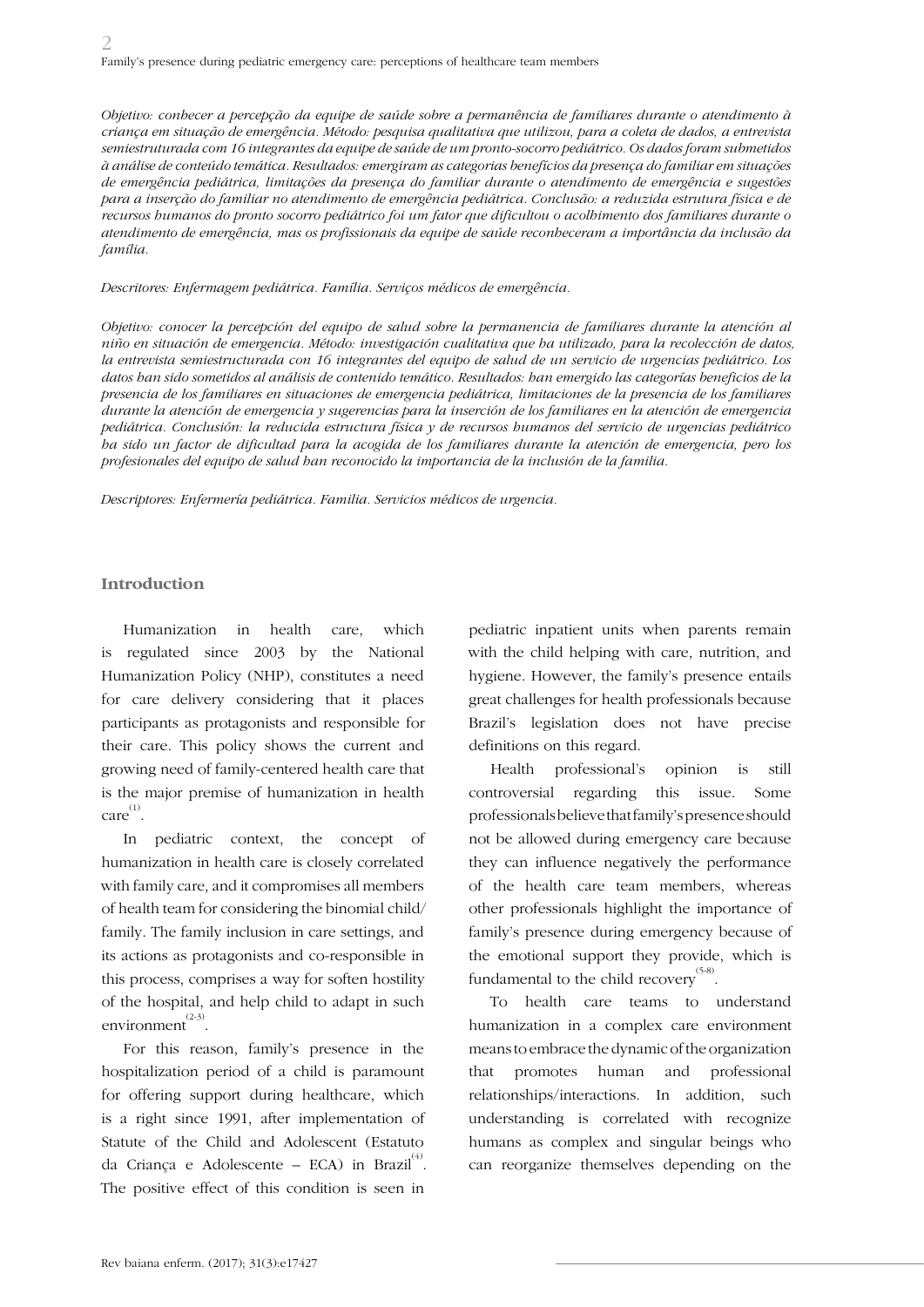conditions and environment in which relations are formed $^{\textrm{\tiny{(9)}}}.$ 

Based on this reality, healthcare teams experience daily in pediatric emergency units situations that involve decision about family's presence or not during emergency care and these professionals also face difficult to include family members in care of a child who is clinical instable. In order to find a way to enable the permanence of family members in the pediatric emergency room, focusing on humanization, without causing any disservice to the healthcare staff; in addition to generating subsidies to support legal regulations on the subject, it is necessary to promote discussions about this problem.

For this reason, the question is: What is the perception of health care team members from a pediatric emergency unit regarding family's presence during assistance given to children in emergency room?

This study aims to understand the perception of health care teams about the presence of family members during the care given to a child in an emergency situation.

#### **Method**

This study was designed with a qualitative, descriptive, and exploratory approach; carried out in a pediatric emergency unit at a teaching hospital in a municipality from South Brazil. The emergency unit is reference in the city for pediatric emergency and urgent care.

The studied population included healthcare team members of a pediatric emergency unit; composed of seven nurses, six nursing technicians, and six pediatricians. One nursing technician and two nurses were excluded of the study because they were on vacation and/or sick leave during data collection. Thus, the final sample included 16 professionals: 6 pediatricians, 5 nurses, and 5 nurse technicians.

Interviews were conducted by researchers (a master degree student and an undergraduate student – enrolled in scientific initiation program), done in the first semester of 2014, in a private room of the hospital. The interviews had an average duration of 40 minutes and were recorded and transcribed. The first question of the interview was "Based on your experience, what is your perception about family's presence, or not, in pediatric emergency care units?".

Subsequently, the *corpus* of the study was analyzed using a thematic content approach<sup> $(10)$ </sup> in three fundamental phases: pre-analysis, exploration of the material and treatment of results.

Pre-analysis entailed the exploration of material to be analyzed in order to turn it operational, and systematize initial ideas to identify related themes to the object and objectives of the study. This phase was subdivided into fluctuating reading, chosen of documents, and preparation of the material.

The second stage of the content analysis consisted in the exploitation of the material, moment that the raw data were organized and aggregated into units, which allowed a description of the relevant characteristics of the content<sup> $(10)$ </sup>. In this phase, occurred both codification (identification of themes) and categorization (approximation of themes to constitute thematic categories).

The third and last phase entailed the analysis of results – regarding interpretation. Were created analytical charts including relevant information for data analysis based on what was obtained in the categorization of the previous phase. Contents of the charts comprised in participants, identified by alphanumeric codification, comment of the professional, and subsequently, the analytic commentary.

It should be highlighted that this study is part of a larger study entitled "Family/Accompanying person's presence in Pediatric Emergency Care: Perception of Medical and Nursing Team, and Family/Accompanying person". The study was approved by the Ethical and Research Committee, CAAE number 18519513.0.0000.5346 according to Resolution nº 466/12 of the Brazil's National Health Council<sup> $(11)$ </sup>. To guarantee confidentiality of interviews identification, we used the initials "N" for nurses, and "T" for nursing technicians,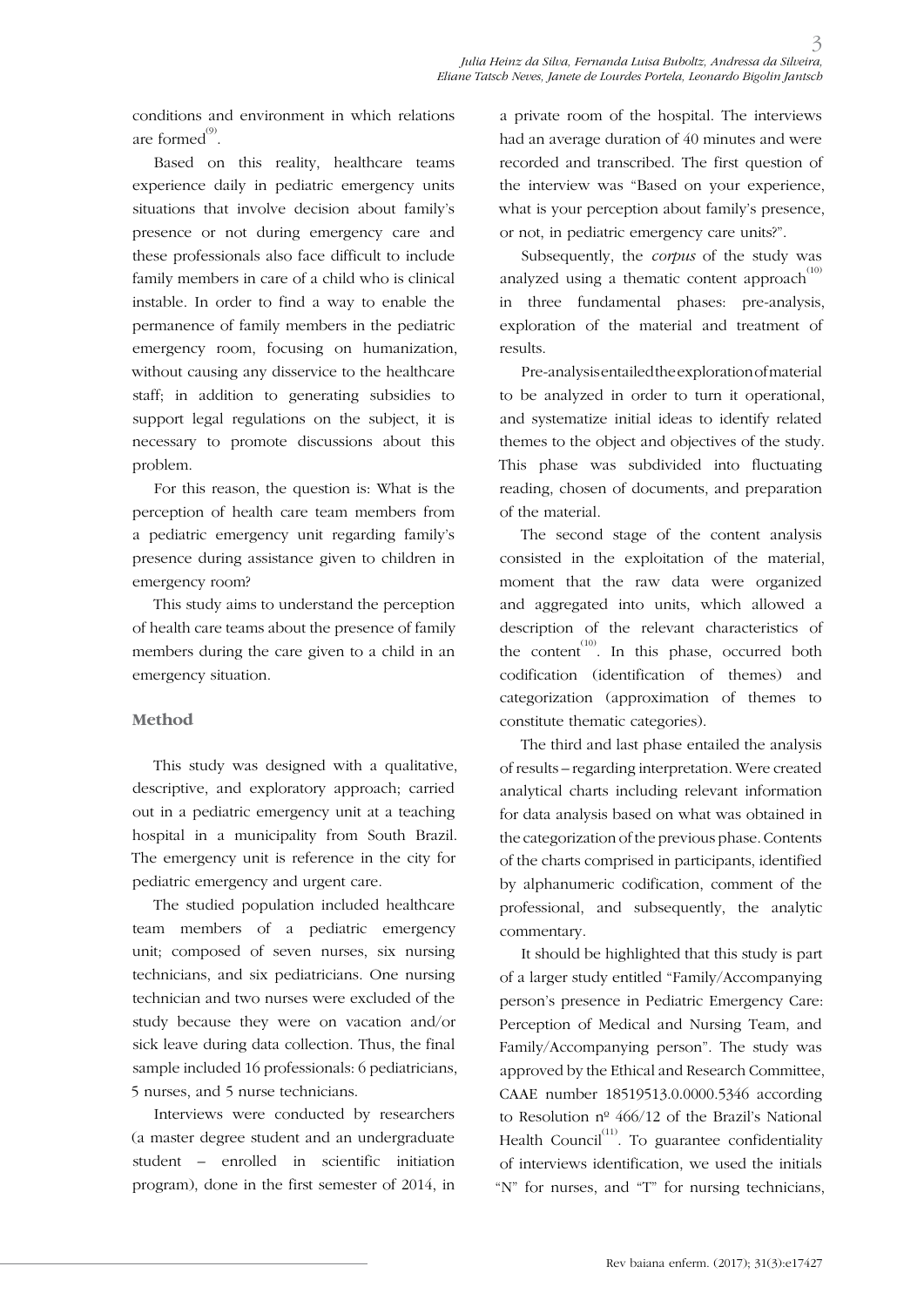and "P" for physicians, followed by an ordinal number order randomly.

#### **Results and Discussion**

Participants' age ranged between 27 and 60 years, and 36 hours in a weekly workload in the institution. Data analysis enabled to create three categories: benefits of family's presence in pediatric emergencies, limitations of family's presence during the emergency care, and suggestions to include family members during pediatric emergencies care.

## *Benefits of family's presence in pediatric emergencies*

The healthcare team reported the main positive aspects regarding family's presence during pediatric emergency care, which showed that these professionals are sensitive to humanized care of children.

*If the child is conscious or active, family's presence can bring safety, calmness, and in such extent, reduce trauma* [...] (N3).

*When the child is conscious, for example, the mother and the father can calm he/she down.* (N4).

*In some situations, family can help a lot mainly because the child might be insecure and have parents close can calm he/she down* […] (T1).

*If parents are calm, they would be able to calm down the child, and I believe it is important in those emergencies in which the child life is not at risk. For example, a child who suffered a needle stick injury…a child who is clinically stable.* (P2).

Participants highlighted that the child who is conscious would feel more calm and safe with family's presence. The healthcare team showed a behavior based on principles of humanization concerning the importance of family's presence during an emergency care of a child.

For this reason, there is a broadening of the care focus that implicates in recognize the child and their family as multidimensional beings and, therefore, give them value for their singularity and diversity during care. Such circumstances are an invitation to the nurse to perform a variety of interactions, given that an

unidirectional approach centered in the disease is not enough to address demands required by the child and his/her family<sup> $(7)$ </sup>. Therefore, there is need to give value to human beings, respect their dignity and singularity by providing health assistance that goes beyond technical emergency care. Humanization in health care in emergency service entails the consideration of physical, emotional, and social aspects of patients  $\overset{(12)}{.}$ 

Participants reported that during emergencies, family is the main source of information about clinical history of the child, and to know patient's clinical history is required to define the clinical approach, particularly because, in most of cases, the child is not able to talk or is admitted unconscious to the emergency service:

*The family knows the child better than anyone, they might not know what to do during the traumatic situation, but they can provide important information.* (N3).

*The child does not know how to report what he/she is felling. If the family is not accompanying the child, you probably do not know what the child needs.* (N5).

In this perspective, family is also seen as a facilitator for child care in emergency context, and they might provide information to contribute with anamnesis and assessment for an efficient and safety care. In addition, participants recognize that, most of times, although experience of traumatic situation with a child might cause intense suffering, if family controls their anxiety, they may feel safer and remain in the emergency room without causing any disservice.

*Sometimes we underestimate the ability of parents to face a traumatic experience with their child, and most of them can face the situation. They may cry, bit their nails, go crazy, but they can survive the experience. The caregiver should be very sensitive to the situation and not expected to find a relaxed family in the emergency room* [...] (N3).

*The father was calm. To him, it was best to stay there where the child was. But, he did not interfere at all.* (N2).

[...] *some parents can be nervous, but they do not put their anxiety on us.* (T2).

Family's presence can bring benefits for quality of life of both patient and relatives because observe how treatment is managed brings relieve to them  $^{(13)}$ .

In another study, which also sought to know the opinions of health professionals regarding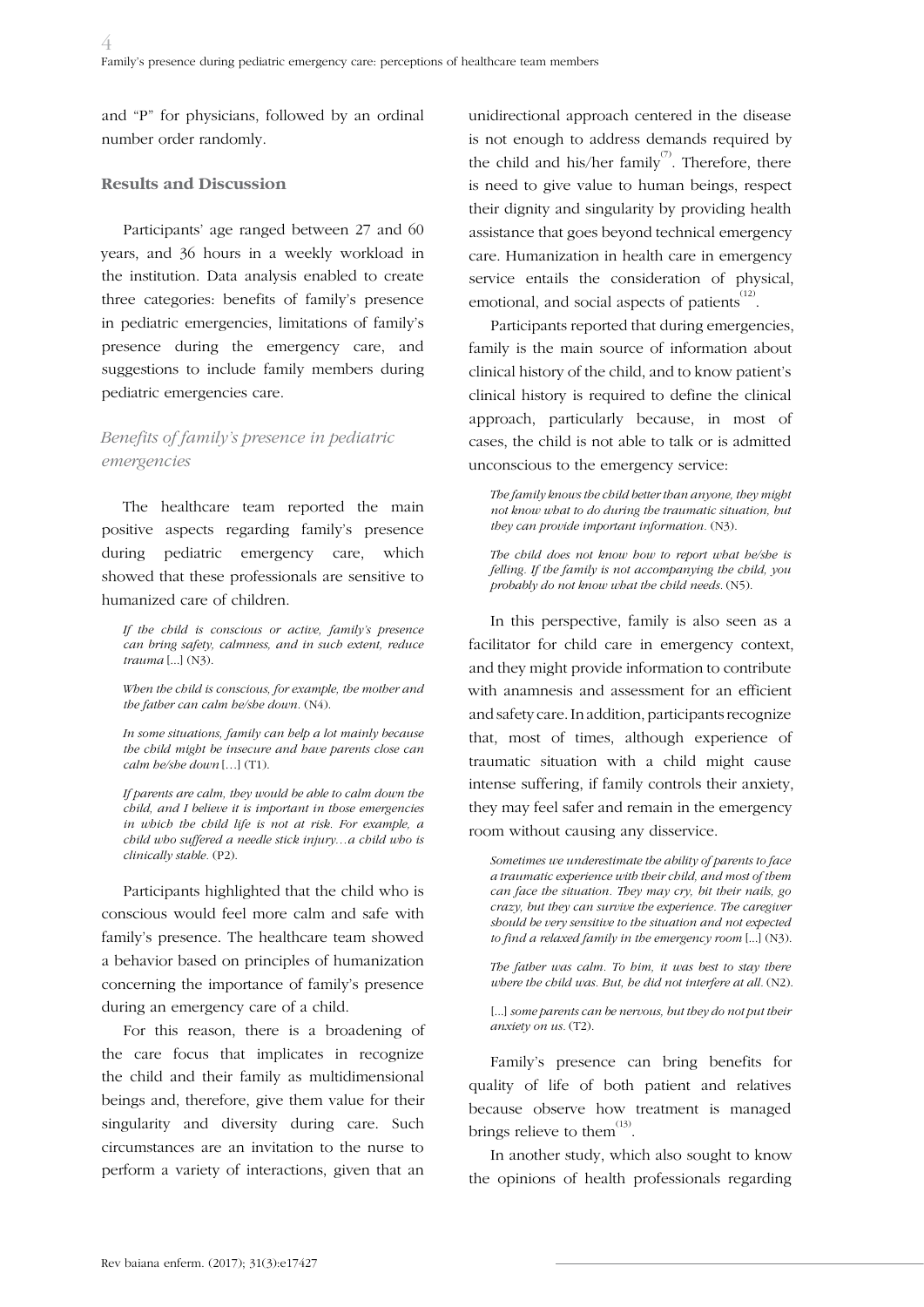the presence of the family during pediatric emergency care, the professionals pointed out as main reasons for the inclusion of the family in the emergency room: the observation of the family in relation to the health team's efforts in the care, the importance of the information to the health team about the patient, and the safety that the family can provide to the child $^{(14)}$ . In addition, results showed that family's presence is considered a benefit because they can observe their child care in the emergency and, therefore, feel safer regarding the health team performance. Were observed the same perceptions in this study, which can be noticed in the following fragments:

*Some people think that family's presence can be something bad, a limiting factor for a health team, but family's presence may avoid false ideas from the family about what and how things have been done. For this reason, if family follows the procedures, they will be better informed.*  (N3).

*It is obvious that for the family, even to accept an unfavorable result, perhaps, for them to be there would be useful. To follow closely the care can help them to understand what factors led to the result* [...] (P4).

*Depend on the degree of understanding of the family, if they can understand that they can be there but not interfere in the care, I believe their presence is a good thing. When family is present they can understand better what is going on, and they probably do not create a situation in their minds* [...] (P5).

Family's presence during emergency procedures offers benefits because family can observe the effort of the health care team to deliver the best care possible to the child. In addition, their presence may provide greater security for the health team itself, when there are doubts about the performance of professionals involved in the recovery of the child. Therefore, the family presence during the emergency care can support the understanding about all care process to patient who need emergency care. In addition, this can reduce doubts about efforts and performance of health team, and family members can receive guidance about health situation<sup>(5)</sup>.

According to both, participants of the study and the international literature, family's presence helps in the acceptance and construction of grief in case of death or how to deal with other negative outcomes, and also in health professionals

misconducts during the emergency care. To allow family's presence during emergency care may facilitate grief elaboration as much as the construction of more positive experiences for both, patient and his/her family $^{(5)}$ .

Thus, the healthcare team pointed out the relevant aspects of the family members' presence during pediatric emergencies and the need to understand the benefits of this inclusion in child care.

## *Limitations of family's presence during the emergency care*

The difficulties mentioned by the professionals were related to operational aspects regarding lack of professionals that provide support for families during emergency situations. Such difficulties are also related to institutional aspects such as lack of physical space and permanent education of the health care team.

In addition, participants of the study pointed out that physical and emotional conditions of families can difficult the health care team members' performance because of some people's reaction in stressful situations. For this reason, were included as relevant conditions the lack of physical space, and someone who can guide and/or provide care for families.

Thus, issues related to emotional aspects may include syncopes linked to nervousness and panic situations, due to the severity of the child's health condition, which is one of the most cited cases. Therefore, professionals have reported disagreement to family's presence in the emergency room when a complex care is needed and the situation could be traumatic to the family of the child.

*One of the family members had a syncope in the room and part of the family helped and forwarded him to health assistance* [...] *The situation in some extent affected and delayed the care [to the child]* (N3).

[...] *because some family members end up not feeling well*. *We have had cases which we had to stop caring for the child and attending to the family member* [...] *So, we had to stop the assistance to the child who was priority at that time* [...] (T3).

*When parents are nervous, anxious, they end up passing these feeling to the child… and this affect negatively the*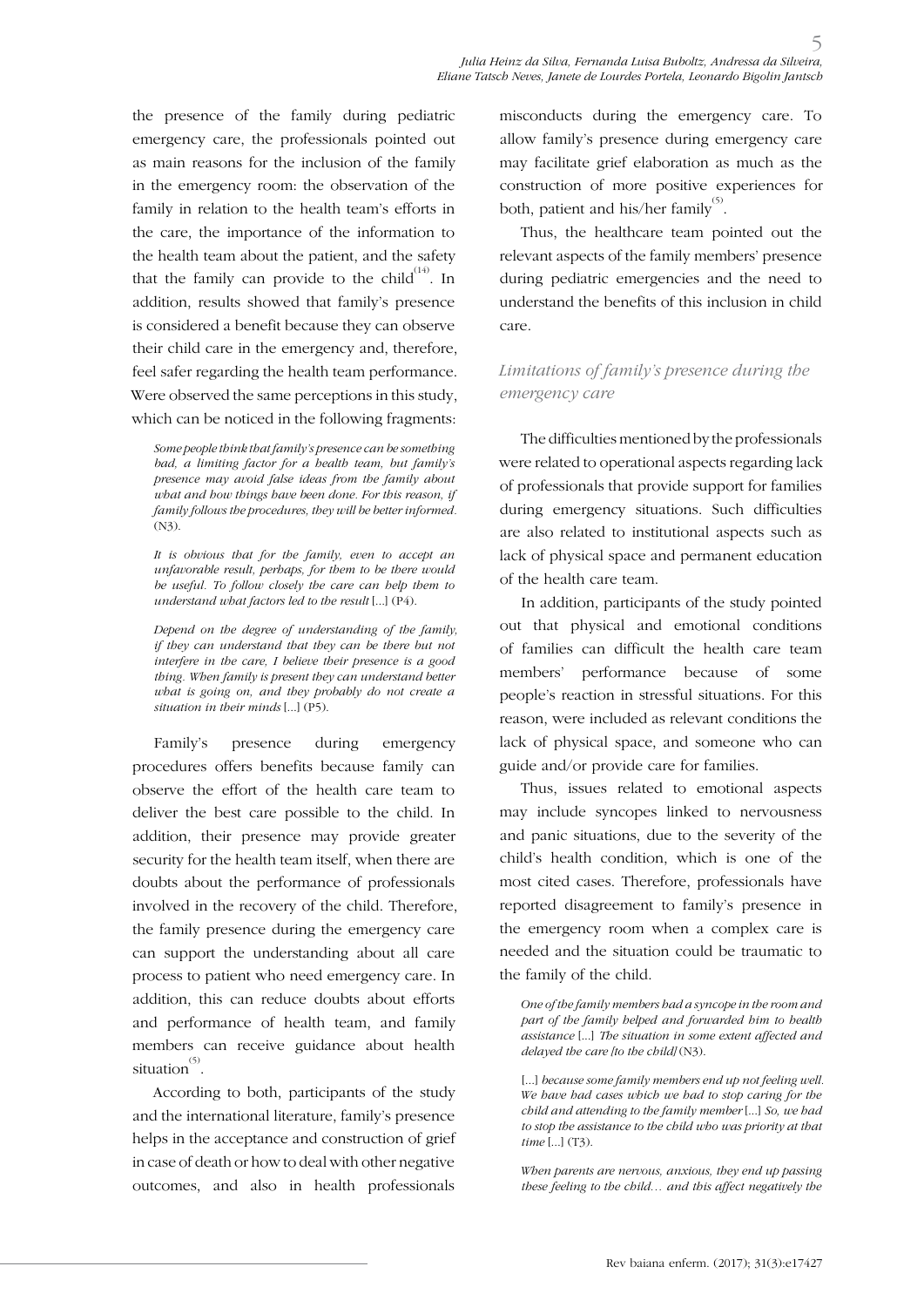*care* [...] *in cases that a child health status is critical, we need to take aggressive measures [such as orotracheal intubation], something invasive. Watch this might be very disturbing to parents, so I prefer that family stay out of the unit.* (P2).

*It is quite disturbing to parents who their child is having a cardiac arrest; the child will be intubated, you know, it is an invasive and aggressive procedure, they are not used to such situation. They might think that we're not treating the child accordingly.* (N1).

[...] *an intraosseous puncture* [...] *parents observe that [the procedure]* [...] *it is torture for them!* (T2).

Many people have difficulty experiencing stressful situations, mainly related to the disease. When it comes to the experience of a member of the own family, the difficulty of facing critical situations, such as those that lead to the need for emergency care to become even greater and, several times, people end up responding to stress presenting physical malaise, being due to emotional overload<sup>(15)</sup>.

Some studies  $(5,15-18)$  have pointed out that the most common reason for the healthcare team not to consent the presence of the family during emergency care is related to the severe traumatic effects that family members could feel during and aftercare, while the family was watching more complex procedures. In addition, reports based on professionals' experience point out other situations that can difficult the care for the child in emergencies:

*The child was having a seizure and the father was in shock…he started to curse the team [saying] that team was not doing anything.* (T1).

*Some of them just grab the child and do not let us to come close. So, we need to ask the security staff to take the mother out of the room* [...] *The child was in respiratory arrest, and the mother was holding the child and we could not get close to assist [the child].* (N1).

*She was interfering and causing problems! I said: "Or you stay quiet and stop hitting the walls and knocking and kicking the stretchers or you're going to leave" She was so desperate that she did not hear what I said. When someone is desperate, they do not listen and they may transform themselves.* (N2).

*I'm against it. I'm against it because parents are bounded with the child, and they become nervous and it end up affecting the medical procedure* [...] *Because, in general, they do not understand the severity of the case and the procedures required for the child benefit, and they interfere sometimes trying to give an opinion or sometimes they are rude with the healthcare team member because some of them do not agree with some procedures needed.*  (P6).

[...] *I already experienced a situation: family tries to interfere in procedures because they believe that it is aggressive or because they believe the procedure is inadequate, and this affects negatively the focus of the healthcare team members.* (P4).

According to the participants of this study, family members could face difficulty to experience the situation of having a child in severe health state, and they may have a behavior or attitude that affect negatively the emergency care. Moreover, when family members interfere in the procedure they sometimes are aggressive or rude with healthcare team members. For this reason, is difficult to include family in care because they are unfamiliar with the diagnosis and procedures of pediatric emergency care, and their interference might cause delays in the treatment.

Studies on the subject show that healthcare professionals reported to be concerned about their practice because of the possibility of medical lawsuit, distraction and anxiety of healthcare team members that affect the quality of performance, maintenance of problems regarding material sterility, and questions related to professional ethics<sup>(5,15-18)</sup>.

In this scenario, family members end up pondering that they can protect the child from a suffering situation with a distorted perspective, when they do not perceive the importance of the procedures and the need for agility in the care, also acting in manners that hinder the performance of the healthcare team.

This result corroborates with other study including participants who had unfavorable arguments to family's presence because of the fear of people to loss their emotional control and stop the care of the patient, which can harm the child because of the delays in emergency interventions. The guarantee that family will not interrupt the procedure is fundamental for success of family's presence during emergency care (15) .

However, a recent study<sup>(19)</sup> highlighted that problems regarding family´s presence is uncommon. In addition, the study also mentioned that family members who have watched the emergency care of their relative were less likely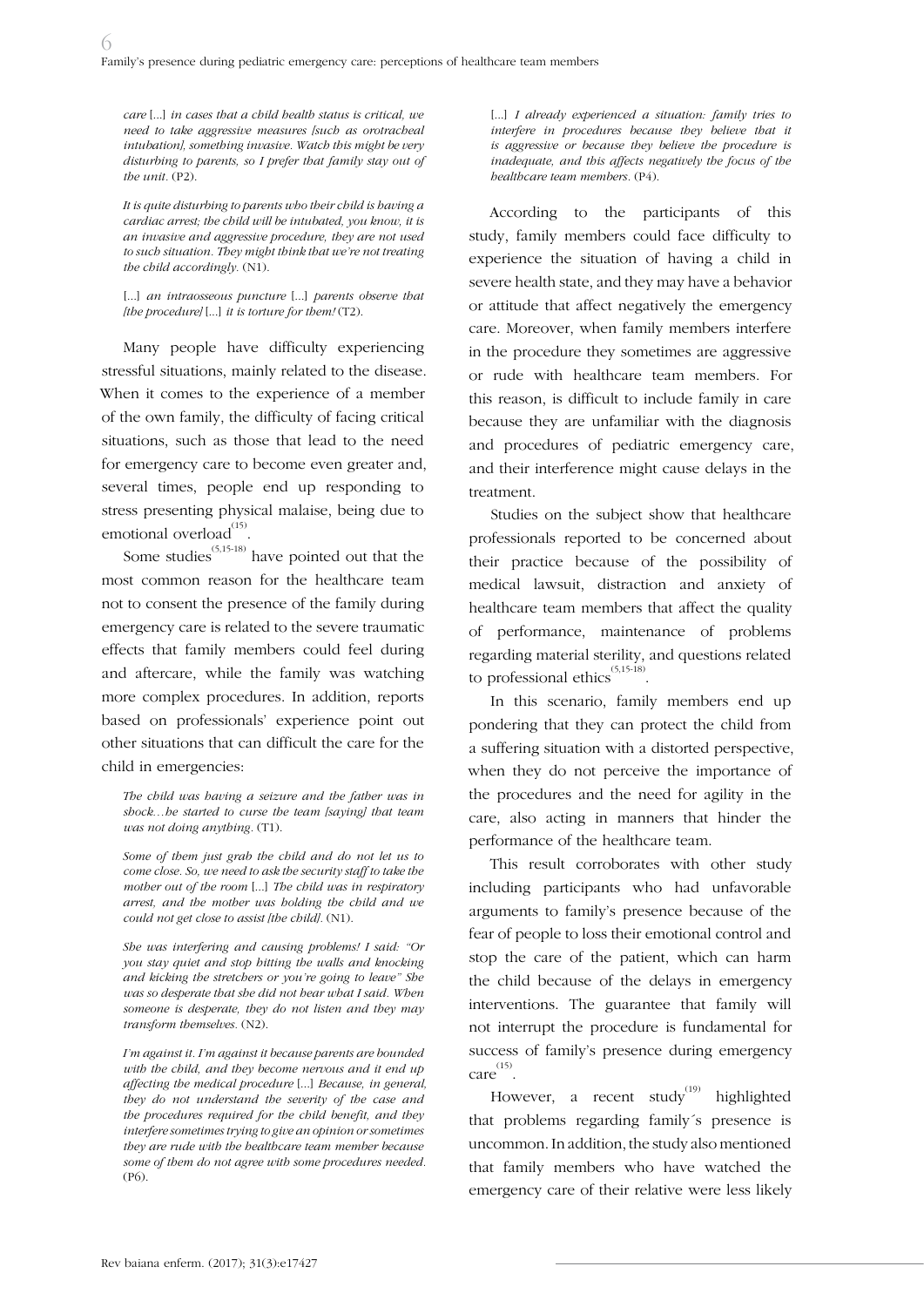to present post-traumatic stress disorder and other psychological problems than those who did not watch $^{(19)}$ .

Another study including a multidisciplinary team evidenced that, although healthcare professionals show positive attitudes regarding family involvement during the routine care, these professionals perceived as negative the presence of family during cardiorespiratory reanimation or other complex procedures. Also, physicians were more against family's presence than nurses<sup>(16)</sup>, the same result was observed in our study based on the participants reports.

## *Suggestions to include family members during pediatric emergencies care*

Nurses, nursing technicians, and pediatricians suggested strategies to avoid interference of family members during child care in emergency situations, which can benefit all involved individuals. Among these strategies, emphasis is given to the presence of a person acting as facilitator, aiming to provide emotional support to families and give information about the child's clinical condition:

*Someone not involved in the care of the child who is in an acute crisis or emergency. This person should stay next to the parents. But the question is: Who? Our team has only one nurse and one nursing technician! But, there are* [...] *plenty of medical students...perbaps someone from the medicine could do it.* (N2).

*To be outside waiting [out of the emergency room] is also anguishing* […] *someone should go there and say that things are going well, or if the situation is being reverted, of even if the clinical situation is getting worse* [...]*"* (N2).

[...] *social workers could do the job of talking with the family and to support them* [...] *There is a need for a professional to assist them* […] *a psychologist* […]. (T4).

*Ideally would be someone to support them* [...] *someone who would guide the family, so they could understand the procedures that have to be done.* (P6).

Healthcare team members recognize that family members are not included in care by professionals once the focus is in the child who is in crisis and, in some cases, who is at risk of life, and needs intensive and emergency care.

Presence of a trained professionals to deliver assistance to family members and who could establish a more effective communication is seen as a strategy to reduce traumas related to experiences of pediatric emergencies. Participants of the study reported that there is no one in the staff to support the family during child care in emergency, but they also recognize that a multidisciplinary team could offer care with higher quality.

For this reason, when family members understands the procedures to be done and why they are needed, and when they are also constantly informed about the health status of their child, they would feel less uncomfortable to cope with emergencies. In addition, such attention to family can reduce suffering for both family members and for the child.

Health professionals recognize the importance of communication that cannot be linear, but through an articulated network of information presented in communication. The communication occurs during all context of care delivered to the child, including language, behavior, and professional attitude which are conductors in the meeting among health professionals, child, and his/her family $^{(20)}$ .

Based on positive and negative aspects of the family's presence during child care in emergency units, the health care professionals of this study, suggested strategies to include family members in the care process, therefore, showing that humanized care to the child is possible and can be extended to the family.

Other studies corroborate the results of this study, emphasizing that even with some professionals not believing in the possibility of family inclusion in emergency care units, the existence of concern with improvements that can be applied to facilitate the presence of family members in the emergency care. As mentioned, among others: extension of visiting hours in emergency room, improvement of physical structure, training of professionals to act and intervene to support the family, need of sharing information, or psychological support<sup>(8)</sup>.

In the following reports participants suggested the existence of a place to provide comfort to family members: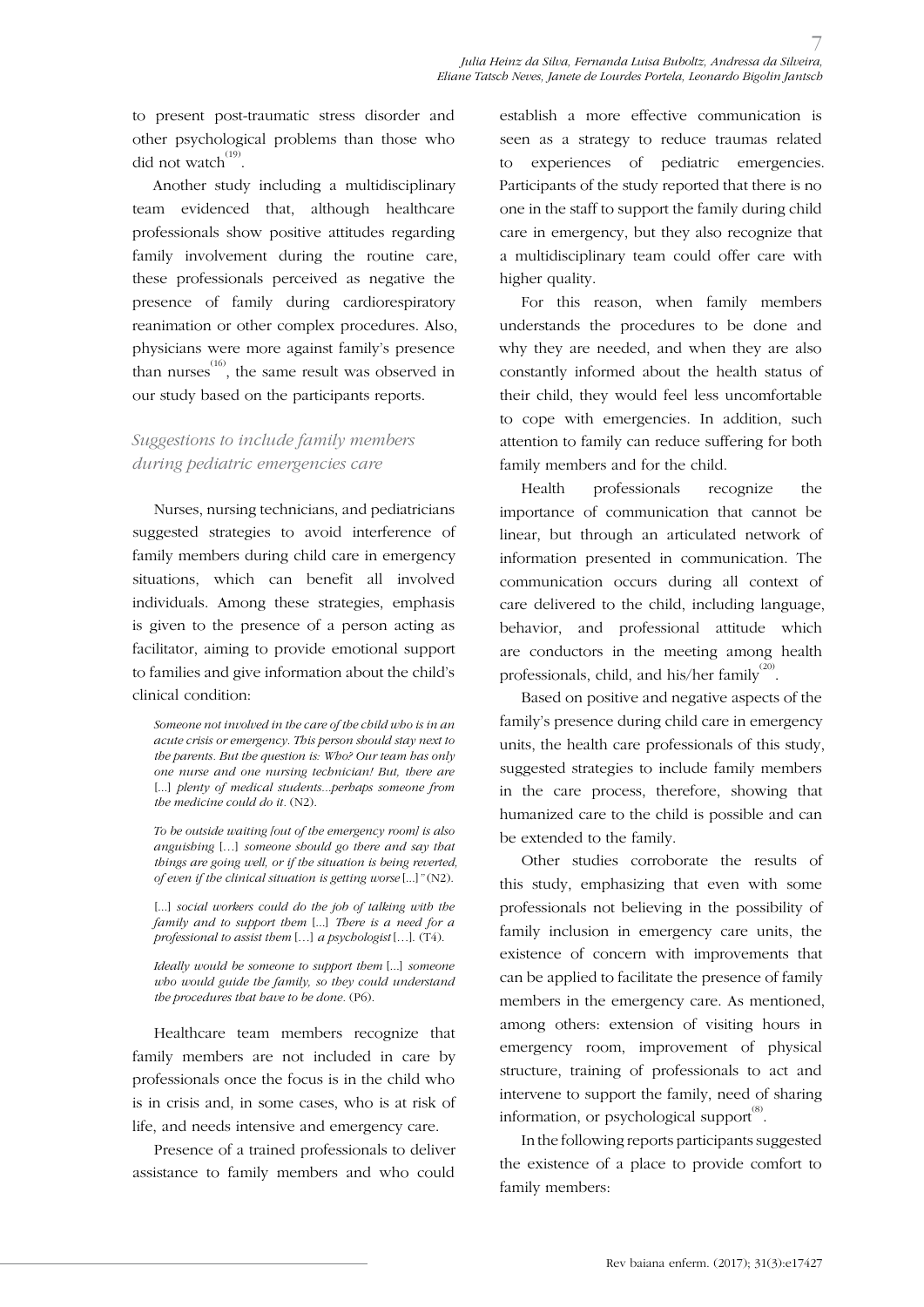*Something that lacks here is a waiting room, so parents would not stay standing in the hallway.* (N1).

*The ideal would be a place for people to stay seated, to wait the procedure, but I believe that our current structure does not allow it, but such place would be interesting.* (N3).

[...] *an adequate place to seat, a waiting room* [...] *and someone who can bring news from time to time.* (T4).

*First, it would be a place for them to stay together, and chairs for them be seated* [...] (P5).

A space for family members is suggested, and it could be inside or outside of the emergency room; given that, when people stay within the emergency care area there is no adequate space for them to observe the procedures. However, when they stay out of the emergency room, they wait standing in the hallway because there is no adequate space for waiting in the institution where this study was carried out.

A study that addressed the perception of physicians and nurses about family-centered care in emergency care units has shown that the perception and understanding of professionals, although limited in the philosophical and practical aspects of family-centered care it opens space for possibilities implementation of this approach in different health institutions and types of care. Healthcare professionals themselves pointed out possibilities, although some of them are against family's presence $^{(8)}$ . Therefore, is important highlight that, by definition, family-centered care refers to a partnership that mutually benefits patients, family, and healthcare professionals regarding planning and delivery of care $^{(21)}$ .

To facilitate family integration in the model of humanized health care in emergency services, it is necessary to understand that the family member is very important for the child; as well as clinical and caring barriers, hospital resources, policies and guidelines, staff, and continuing education $^{(16)}$ .

However, is important stress out that emergency services are related to characteristics of its own environment. Therefore, there is a need to develop a broad viewing of the healthcare given encompassing not only the care delivered for patients, but also to the healthcare team, and family members, in an attempt to articulate the

actions of these professionals and seek a care with higher quality, considering yet the dynamic of emergencies services<sup>(22)</sup>.

In this scenario, there are factors that difficult the humanization in such services, such as professionals leading scarcity of human resources, inadequate working conditions, excessive demand of patients, and lack of adequate physical structure $^{(12)}$ .

Family's presence during emergency care, when not appropriately planned, can cause negative consequences for healthcare professionals, patients, and family members. For this reason, to guarantee that healthcare professionals are trained to provide a consistent approach to all family members, it is essential to implement a policy regarding family's presence and also define guidelines to be given for healthcare teams involved in such situations<sup>(19)</sup>. Investments are needed for the continuous education of healthcare professionals, in order to reinforce attitudes, behaviors, and values that promotes the presence and partnership of family members in the care of a child $^{(23)}$ .

Studies developed with the same clientele recommend the development of strategies that facilitate the decision-making process regarding family member's presence during a pediatric emergency; thus, the family's inclusion in the child's care in any situation is promoted, respecting the uniqueness of each human being. In addition, such studies suggest deeper investigations about the subject to support the development of policies and guidelines to implement safe practices in healthcare institutions<sup>(24)</sup>.

To sum up, in this study, healthcare professionals believed that family's presence could calm down the child during a procedure. In addition, they also think that it can contribute to family's elaboration of grief, as much as also provide them a better understand of the activities developed by healthcare team members. However, these professionals also highlighted that both family's agitation and anxiety are obstacles as much as the difficulties related to the inclusion of the family members in the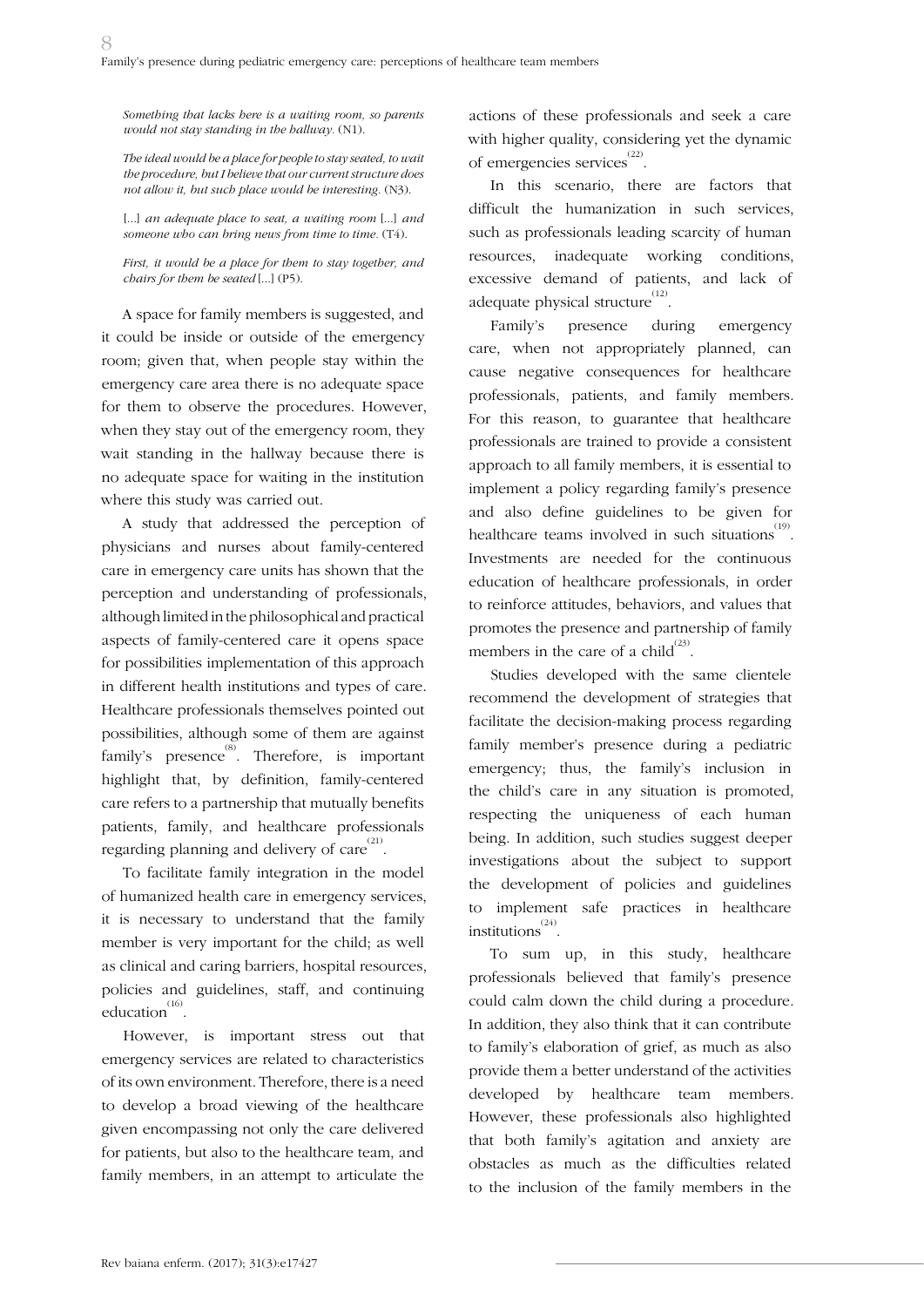face of a reduced physical space, and lack of human resources, as a multiprofessional team available to be with the family, helping these individuals in the understanding of the diagnosis and explaining the procedures.

As a final point, the development of this study in only one pediatric emergency service is a limitation, and it is suggested to carry out new researchs in the area, in different realities and services, in order to improve knowledge.

### **Conclusion**

The perception of healthcare professionals about the family's presence in emergency room is important when they can contribute for the care and benefit all subjects involved in the process. Although many healthcare team members included in our study present unfavorable positions in relation to family members' presence during emergency care, the common sense is that family should be included in the care process. Such positive approach is due to the importance that a family have in child care, and also for the effort of professionals to promote humanization in health care.

The reduced physical structure and limited human resources in the pediatric emergency unit were factors that made difficult to include families during emergency care, but health care professionals recognize the importance regarding the inclusion of these family members in the process.

Therefore, as an implication for the healthcare practice, it is recommended the creation of a physical space in the service that allows family to stay, as well as a multiprofessional team organized to care for the child, in addition to someone from the healthcare team to support the family. However, it is well known that this reality is not practiced, due to the problems that involve the country's health services in the current context, especially human resources, which are insufficient in most Brazilian healthcare organizations.

### **Collaborations**

1. conception, design, analysis, and interpretation of data: Júlia Heinz da Silva, Fernanda Luisa Buboltz, and Eliane Tatsch Neves;

 $\overline{O}$ 

2. writing of the article and relevant critical review of the intellectual content: Júlia Heinz da Silva, Fernanda Luisa Buboltz, Eliane Tatsch Neves, Andressa da Silveira, Janete de Lourdes Portella, and Leonardo Bigolin Jantsch;

3. final approval of the version to be published: Eliane Tatsch Neves.

### **References**

- 1. Brasil. Ministério da Saúde. Política Nacional da Humanização. Brasília; 2013 [cited 2016 June 25]. Available from: http://bvsms.saude.gov.br/bvs/ publicacoes/politica\_nacional\_humanizacao\_pnh\_ folheto.pdf
- 2. Ferreira CA, Balbino FS, Balieiro MM, Mandetta MA. Presença da família durante reanimação cardiopulmonar e procedimentos invasivos em crianças. Rev Paul Pediatr [Internet]. 2014 [cited 2016 June 25];32(1):107-13. Available from: http://www.scielo.br/pdf/rpp/v32n1/pt\_0103- 0582-rpp-32-01-00107.pdf
- 3. Rodrigues PF, Amador DD, Silva KL, Reicherte AP, Collet N. Interação entre equipe de enfermagem e família na percepção dos familiares de crianças com doenças crônicas. Esc Anna Nery [Internet]. 2013 [cited 2016 June 25];17(4):781-7. Available from: http://www.scielo.br/pdf/ean/v17n4/1414- 8145-ean-17-04-0781.pdf
- 4. Brasil. Câmara dos Deputados. Estatuto da criança e do adolescente [recurso eletrônico]: Lei n. 8.069, de 13 de julho de 1990, e legislação correlata. 13a ed. Brasília; 2015. (Série legislação; n. 175). [Cited 2016 June 25]. Available from: http://www.camara. leg.br/editora
- 5. Dougal RL, Anderson JH, Reavy K, Shirazi CC. Family presence during resuscitation and/or invasive procedures in the emergency department: one size does not fit all. J Emerg Nurs. 2011;37(2):152-7.
- 6. Barros LM, Araújo TM, Neri MFS, Soares E, Caetano JA. Internação em uma unidade de emergência hospitalar: vivência. Cogitare Enferm [Internet]. 2013 [cited 2017 June 20];18(2):336-43. Available from: http://revistas.ufpr.br/cogitare/article/view/ 32583/20699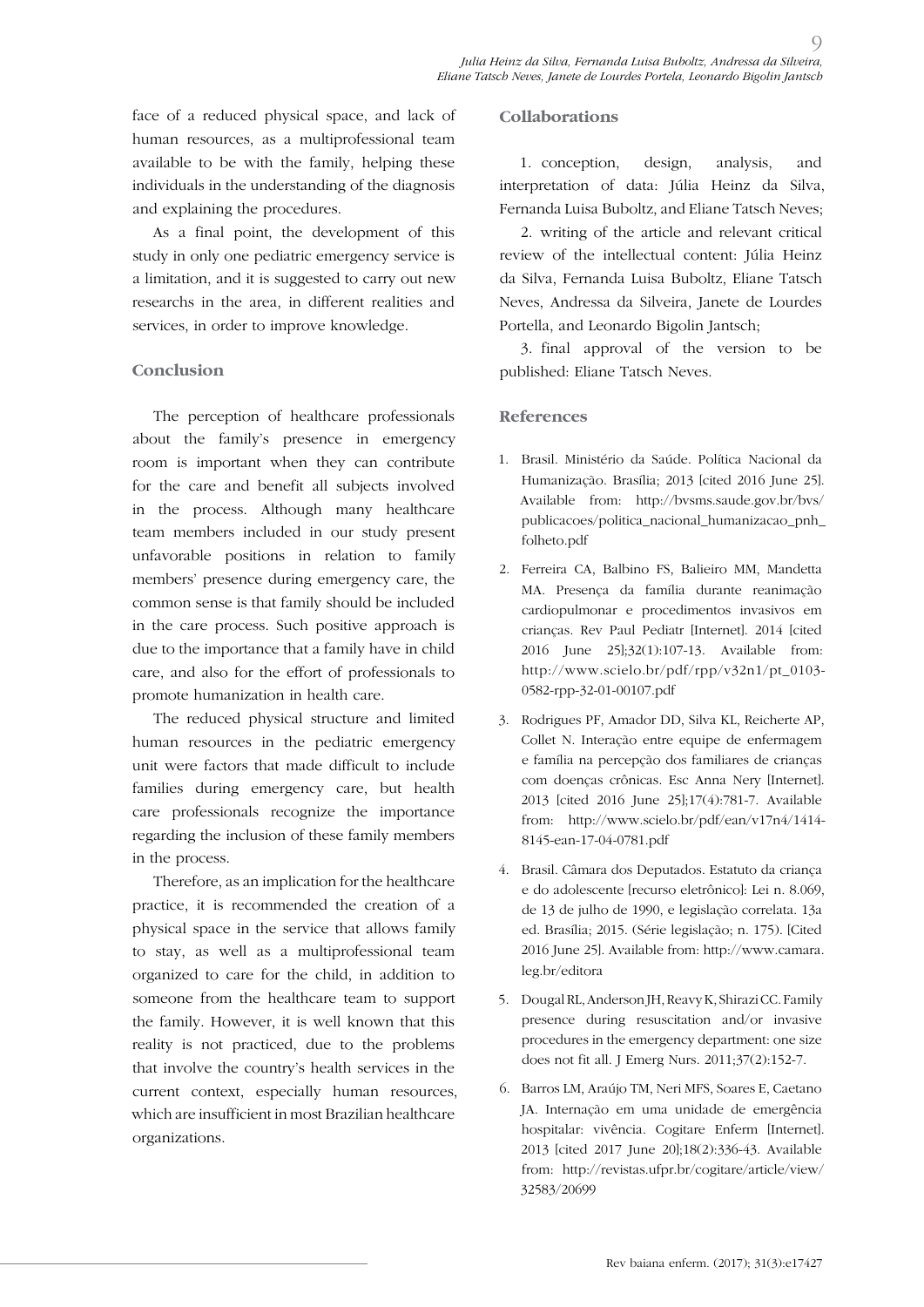- 7. Silva TP, Silva MM, Alcantara LM, Silva IR, Leite JL. Estabelecendo estratégias de ação/interação para o cuidado à criança. Esc Anna Nery [Internet]. 2015 [cited 2017 June 20];19(2):279-85. Available from: http://www.redalyc.org/html/1277/127739655012/
- 8. Barreto MS, Arruda GO, Garcia-Vivar C, Marcon SS. Cuidado centrado na família em unidades emergenciais: percepção de enfermeiros e médicos brasileiros. Esc Anna Nery [Internet]. 2017 [cited 2017 June 26];21(2):e20170042. Available from: http://www.redalyc.org/pdf/1277/127750429014. pdf
- 9. Sanches RCN, Gerhardt PC, Rêgo AS, Carreira L, Pupulim JSL, Radovanovic CAT. Percepções de profissionais de saúde sobre a humanização em unidade de terapia intensiva adulto. Esc Anna Nery [Internet]. 2016 [cited 2016 June 25];20(1):48-54. Available from: http://www.redalyc.org/articulo. oa?id=127744318007
- 10. Bardin L. Análise de conteúdo. 8a ed. Lisboa, PT: Geográfica; 2011.
- 11. Brasil. Ministério da Saúde. Conselho Nacional de Saúde. Resolução n. 466, de 12 de dezembro de 2012. Aprova as diretrizes e normas regulamentadoras de pesquisas envolvendo seres humanos. Brasília; 2012.
- 12. Cavalcante AKCB, Damasceno CAF, Miranda MDS. Humanização da assistência em atendimento de urgência hospitalar: percepção dos enfermeiros. Rev baiana enferm [Internet]. 2013 [cited 2016 June 25];27(3):221-33. Available from: http://www. portalseer.ufba.br/index.php/enfermagem/article/ view/8318/8421
- 13. Dwyer TA. Predictors of public support for family presence during cardiopulmonary resuscitation: A population based study. Int J Nurs Stud [Internet]. 2015 [cited 2017 June 20];52(1):1064-70. Available from: http://www.journalofnursingstudies.com/ article/S0020-7489(15)00066-8/pdf
- 14. Mekitarian FFP, Angelo M. Presença da família em sala de emergência pediátrica: opiniões dos profissionais de saúde. Rev Paul Pediatr [Internet]. 2015 [cited 2017 June 20];33(4):460-6. Available from: http://www.scielo.br/pdf/rpp/v33n4/ pt\_0103-0582-rpp-33-04-0460.pdf
- 15. Porter JE, Cooper SJ, Sellick K. Family presence during resuscitation (FPDR): perceived benefits, barriers and enablers to implementation and practice. Int Emerg Nurs. 2014;22(2):69-74.
- 16. Al Mutair A, Plummer V, O'Brien AP, Clerehan R. Attitudes of healthcare providers towards family involvement and presence in adult critical care units in Saudi Arabia: a quantitative study. J Clin Nurs. 2014;23(5-6):744-55.
- 17. Balogh-Mitchell C. Is it time for family presence during resuscitation in the OR? AORN J. 2012;96(1):14-25.
- 18. Tripon C, Defossez G, Ragot S, Ghazali A, Boureau-Voultoury A, Scépi M, et al. Parental presence during cardiopulmonary resuscitation of children: the experience, opinions and moral positions of emergency teams in France. Arch Dis Child. 2014;99(4):310-5.
- 19. Jabre P, Belpomme V, Azoulay E, Jacob L, Bertrand L, Lapostolle F, et al. Family presence during cardiopulmonary resuscitation. N Engl J Med. 2013;368:1008-18.
- 20. Martinez EA, Tocantins FR, Souza SR. As especificidades da comunicação na assistência de enfermagem à criança. Rev Gaúcha Enferm [Internet]. 2013 [cited 2016 June 15];34(1):37-44. Available from: http://www.scielo.br/pdf/rgenf/ v34n1/05.pdf
- 21. Committee on Hospital Care and Institute for Patient-and Family Centered Care. Patient-and Family-Centered Care and the pediatrician's role. Pediatrics [Internet]. 2012 [cited 2017 Jan 26]: 129(2):394-404. Available from: http://pediatrics. aappublications.org/ content/pediatrics/129/2/394. full.pdf. doi: 10.1542/peds.2011-3084
- 22. Santos JLG, Lima MADS, Pestana AL, Colomé ICS, Erdmann AL. Estratégias utilizadas pelos enfermeiros para promover o trabalho em equipe em um serviço de emergência. Rev Gaúcha Enferm [Internet]. 2016 [cited 2017 June 26];37(1):76- 82. Available from: http://www.lume.ufrgs.br/ bitstream/handle/10183/141481/000991423. pdf?sequence=1
- 23. Ferreira CAG, Balbino FS, Balieiro MMFG, Mandetta MA. Presença da família durante reanimação cardiopulmonar e procedimentos